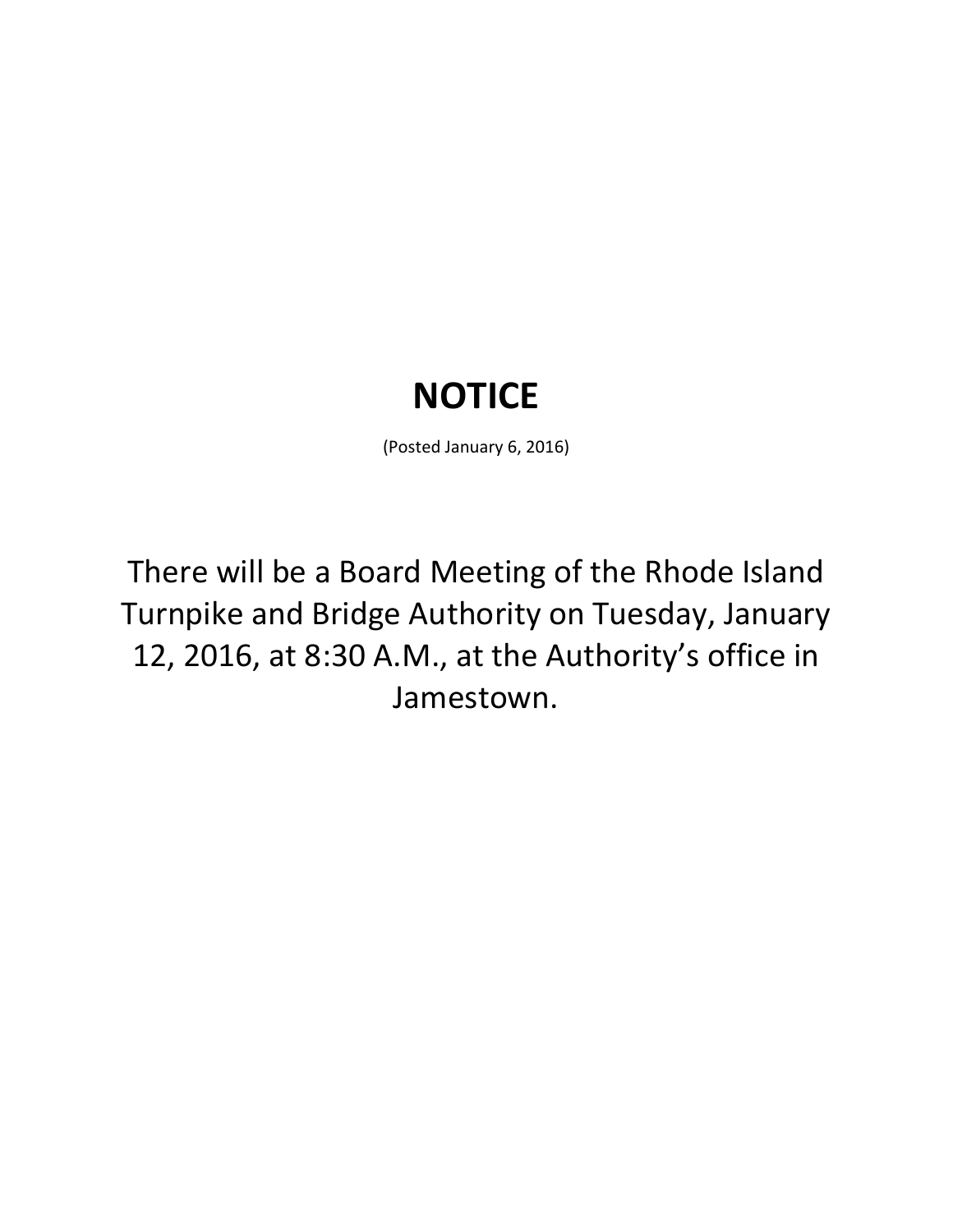## Board Meeting Agenda January 12, 2016 8:30 AM

1. Call to Order: Stephen C. Waluk, Chairman 2. Public Comments: 3. Approval: Minutes of the November 4, 2015 meeting 4. Approval: Pannone Lopes Devereaux & West LLC Professional Services for the months of October, 2015 & November, 2015 \$6,207.74 5. Approval: Adler Pollock & Sheehan P.C. Professional Services for the months of October, 2015 & November, 2015 \$11,970.62 6. Discussion/Approval: Ratifications **\$8,096,719.18** 7. Discussion/Approval: Award and Selection of Underwriter